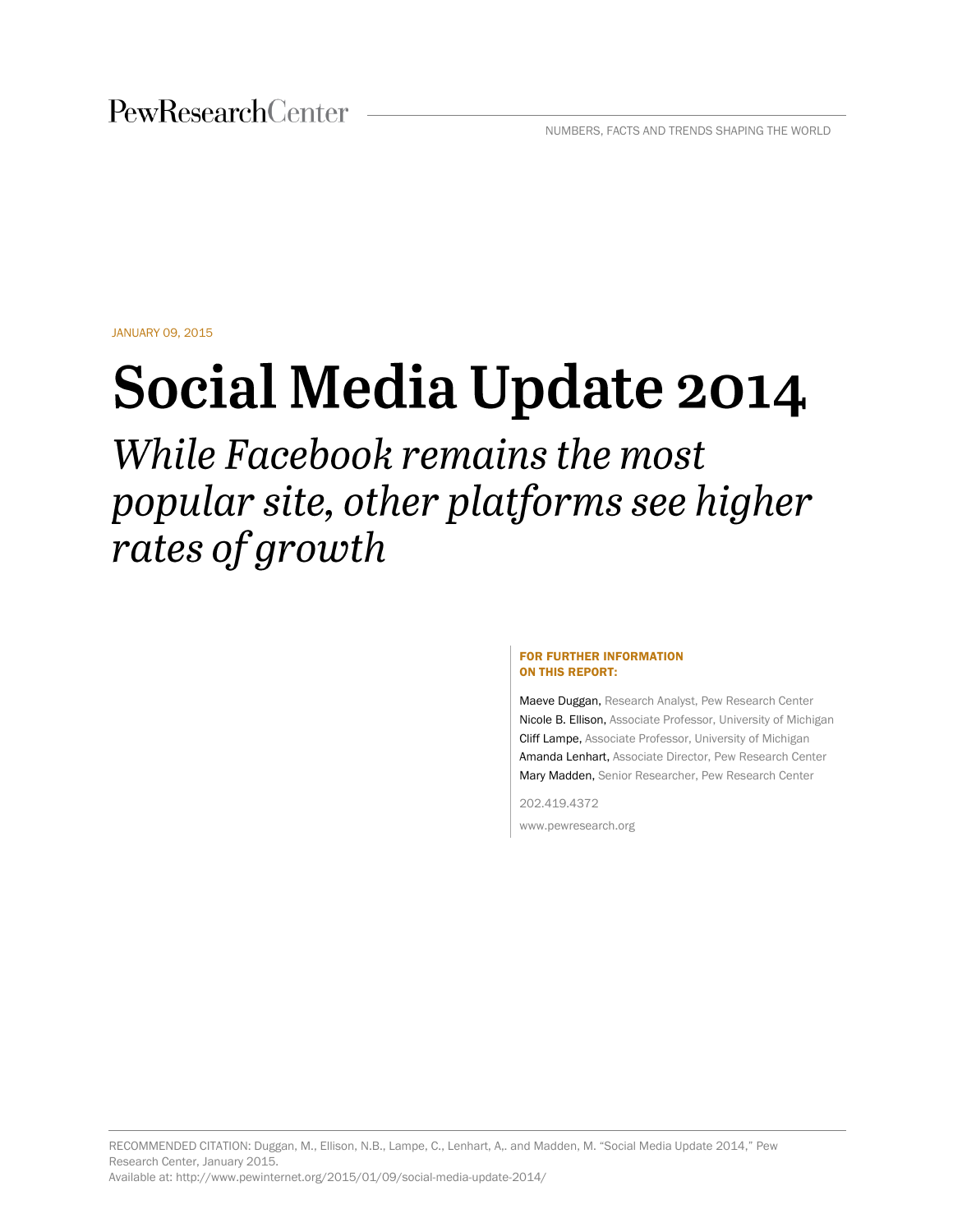# About This Report

The findings reported here were collected in omnibus surveys underwritten by the University of Michigan. The survey questions were designed in consultation with Dr. Nicole Ellison and Dr. Cliff Lampe from the University of Michigan's School of Information. Further reports with more details about how people use social media will be produced later this year.

This report is a collaborative effort based on the input and analysis of the following individuals. Find related reports online at pewresearch.org/internet.

Maeve Duggan, *Research Analyst, Pew Research Center* Nicole B. Ellison, *Associate Professor, University of Michigan* Cliff Lampe, *Associate Professor, University of Michigan* Amanda Lenhart, *Associate Director, Pew Research Center* Mary Madden, *Senior Researcher, Pew Research Center* Lee Rainie, *Director, Pew Research Center* , Aaron Smith *Senior Researcher, Pew Research Center*

# About Pew Research Center

Pew Research Center is a nonpartisan fact tank that informs the public about the issues, attitudes and trends shaping America and the world. It does not take policy positions. It conducts public opinion polling, demographic research, media content analysis and other empirical social science research. The center studies U.S. politics and policy views; media and journalism; internet and technology; religion and public life; Hispanic trends; global attitudes and U.S. social and demographic trends. All of the center's reports are available at [www.pewresearch.org.](http://www.pewresearch.org/) Pew Research Center is a subsidiary of The Pew Charitable Trusts.

Michael Dimock, *President* Elizabeth Mueller Gross, *Vice President* Robyn Tomlin, *Chief Digital Officer* Andrew Kohut, *Founding Director*

© Pew Research Center 2015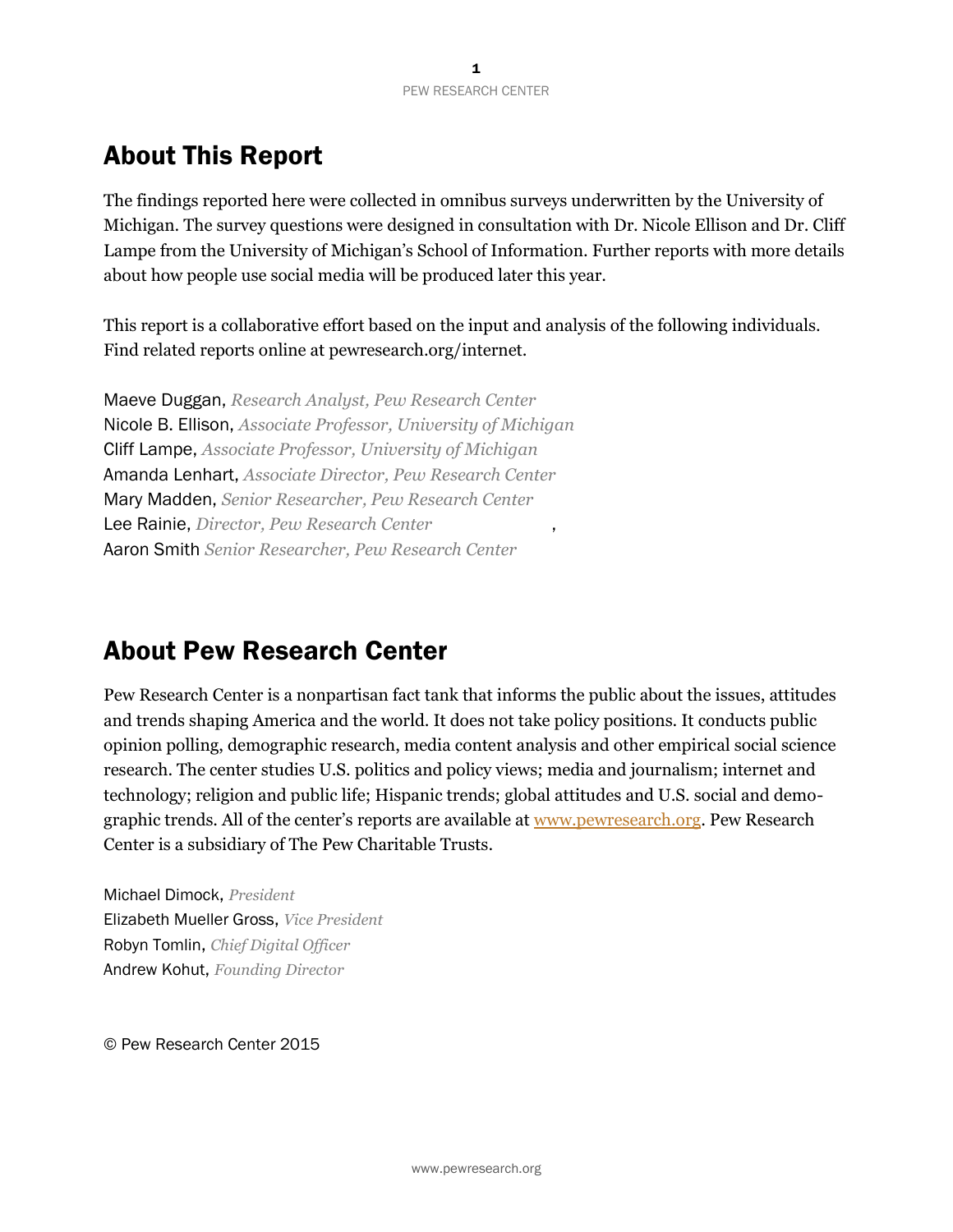# Main Findings

In a new survey conducted in September 2014, the Pew Research Center finds that Facebook remains by far the most popular social media site. While its growth has slowed, the level of user engagement with the platform has increased. Other platforms like Twitter, Instagram, Pinterest and LinkedIn saw significant increases over the past year in the proportion of online adults who now use their sites.

The results in this report are based on American adults who use the internet. <sup>1</sup> Other key findings:

 $\overline{a}$ 

# Social media sites, 2012-2014

*% of online adults who use the following social media websites, by year*



Pew Research Center's Internet Project Surveys, 2012-2014. 2014 data collected September 11-14 & September 18-21, 2014. N=1,597 internet users ages 18+. PEW RESEARCH CENTER

- Multi-platform use is on the rise: 52% of online adults now use two or more social media sites, a significant increase from 2013, when it stood at 42% of internet users.
- For the first time, more than half of all online adults 65 and older (56%) use Facebook. This represents 31% of all seniors.
- For the first time, roughly half of internet-using young adults ages 18-29 (53%) use Instagram. And half 0f all Instagram users (49%) use the site daily.
- For the first time, the share of internet users with college educations using LinkedIn reached 50%.

<sup>&</sup>lt;sup>1</sup> The percentage of U.S. adults who say they use the internet or email has fluctuated somewhat from survey to survey. This September 2014 survey found that 81% of adults use the internet or email at least occasionally, while 87% reported the same in a comparable omnibus survey fielded in January 2014.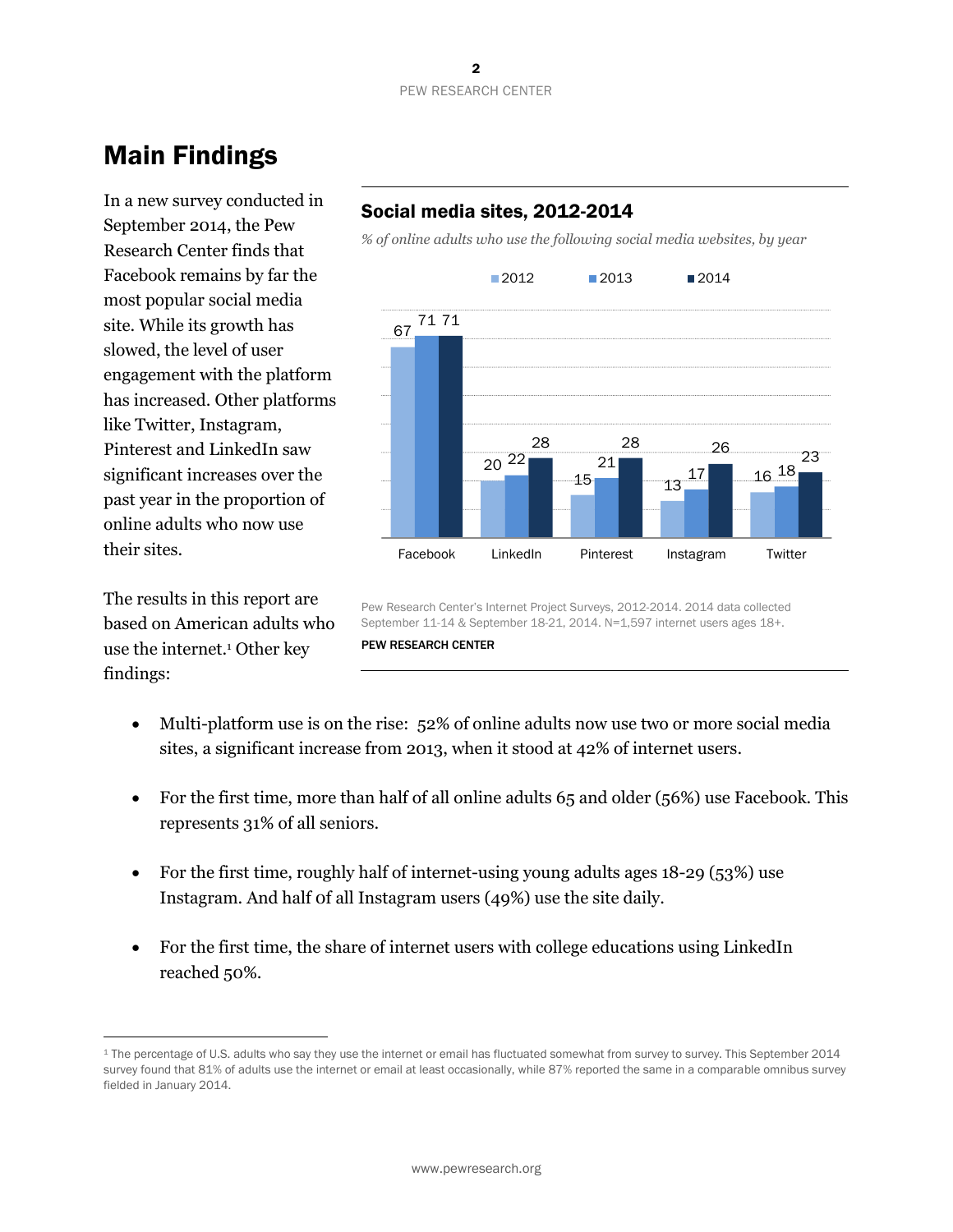Women dominate Pinterest: 42% of online women now use the platform, compared with 13% of online men.

### While Facebook remains the most popular social media site, its overall growth has slowed and other sites continue to see increases in usership.

Facebook continues to be the most popular social media site, but its membership saw little change from 2013. The one notable exception is older adults: For the first time in Pew Research findings, more than half (56%) of internet users ages 65 and older use Facebook. Overall, 71% of internet users are on Facebook, a proportion that represents no change from August 2013.

Every other social media platform measured saw significant growth between 2013 and 2014. Instagram not only increased its overall user figure by nine percentage points, but also saw significant growth in almost every demographic group. LinkedIn continued to grow among groups with which it was already popular, such as professionals and college graduates, while Twitter and Pinterest saw increases in usership across a variety of demographic groups.

# The engagement of Facebook users continues to grow, while daily use on other platforms shows little change.

Facebook's large base of users continues to be very active. Fully 70% engage with the site daily (and 45% do so several times a day), a significant increase from the 63% who did so in 2013. About half (49%) of Instagram users and 17% of Pinterest users engage with their respective platforms daily, although neither of these represent a significant change from 2013. Some 36% of Twitter users visit the site daily, but this actually represents a 10-point decrease from the 46% who did so in 2013. While the 13% of LinkedIn users who engage with the platform daily is unchanged from 2013, the proportion of users who use the site weekly or less often increased significantly—that is, more users log on less frequently.

# 52% of online adults use multiple social media sites. Facebook acts as "home base" — it remains the most popular site for those who only use one, and has significant overlap with other platforms.

Fully 52% of online adults use two or more social media sites, a significant increase from the 42% who did so in 2013. At the same time, significantly fewer adults use just one site  $-28\%$  compared with 36% last year. As in 2013, Facebook remains the most popular site among those who use only one — fully 79% of those who use just one site report using Facebook. As in years past, a significant majority of Twitter, Instagram, Pinterest and LinkedIn users say they also use Facebook, more than any other site. At the same time, the proportion of Facebook users who also use another site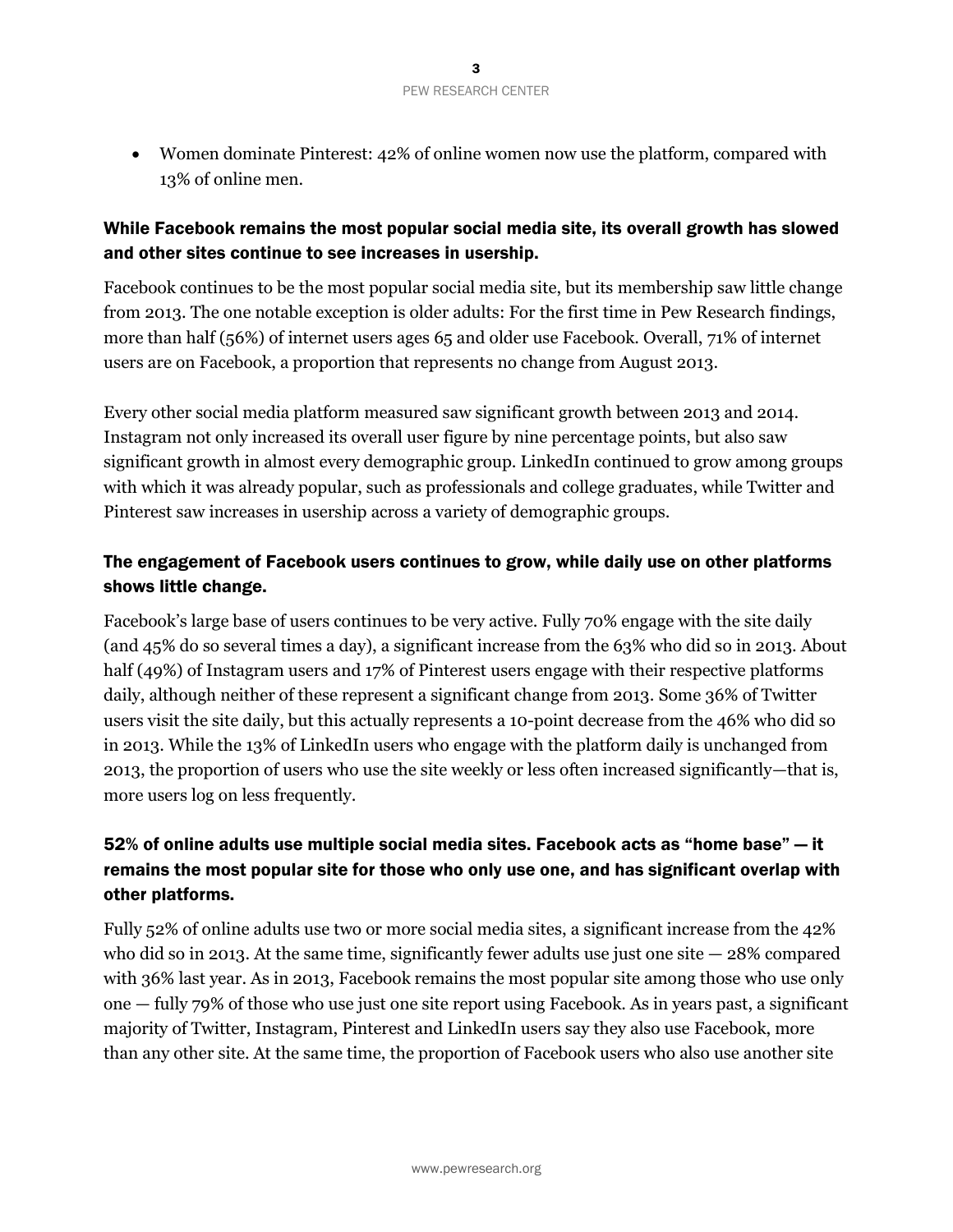is on the rise — that is, there are more Facebook users this year who also use Twitter, Instagram, Pinterest and LinkedIn than there were in 2013.

### Social media users in the entire adult population

The results of this report are primarily focused on all internet users. In the corresponding table, the usage figures of the five social networking platforms measured are presented as a proportion of the total American adult population.

The results in this report are based on data from telephone interviews conducted by Princeton Survey Research Associates International from

September 11 to September 14, 2014 and

About this survey

## Social media users among all adults

*Among all American adults ages 18+, the % who use the following social media sites* 

| Facebook  | 58 |
|-----------|----|
| LinkedIn  | 23 |
| Pinterest | 22 |
| Instagram | 21 |
| Twitter   | 19 |
|           |    |

Source: Pew Research Center's Internet Project September Combined Omnibus Survey, September 11-14 & September 18-21, 2014. N=2,003 adults in the U.S. ages 18+.

#### PEW RESEARCH CENTER

September 18 to September 21, 2014. Telephone interviews were conducted in English and Spanish by landline (1,002) and cell phone (1,001, including 594 without a landline phone). For results based on the total sample, one can say with 95% confidence that the error attributable to sampling is plus or minus 2.5 percentage points. For results based on Internet users (n=1,597), the margin of sampling error is plus or minus 2.9 percentage points.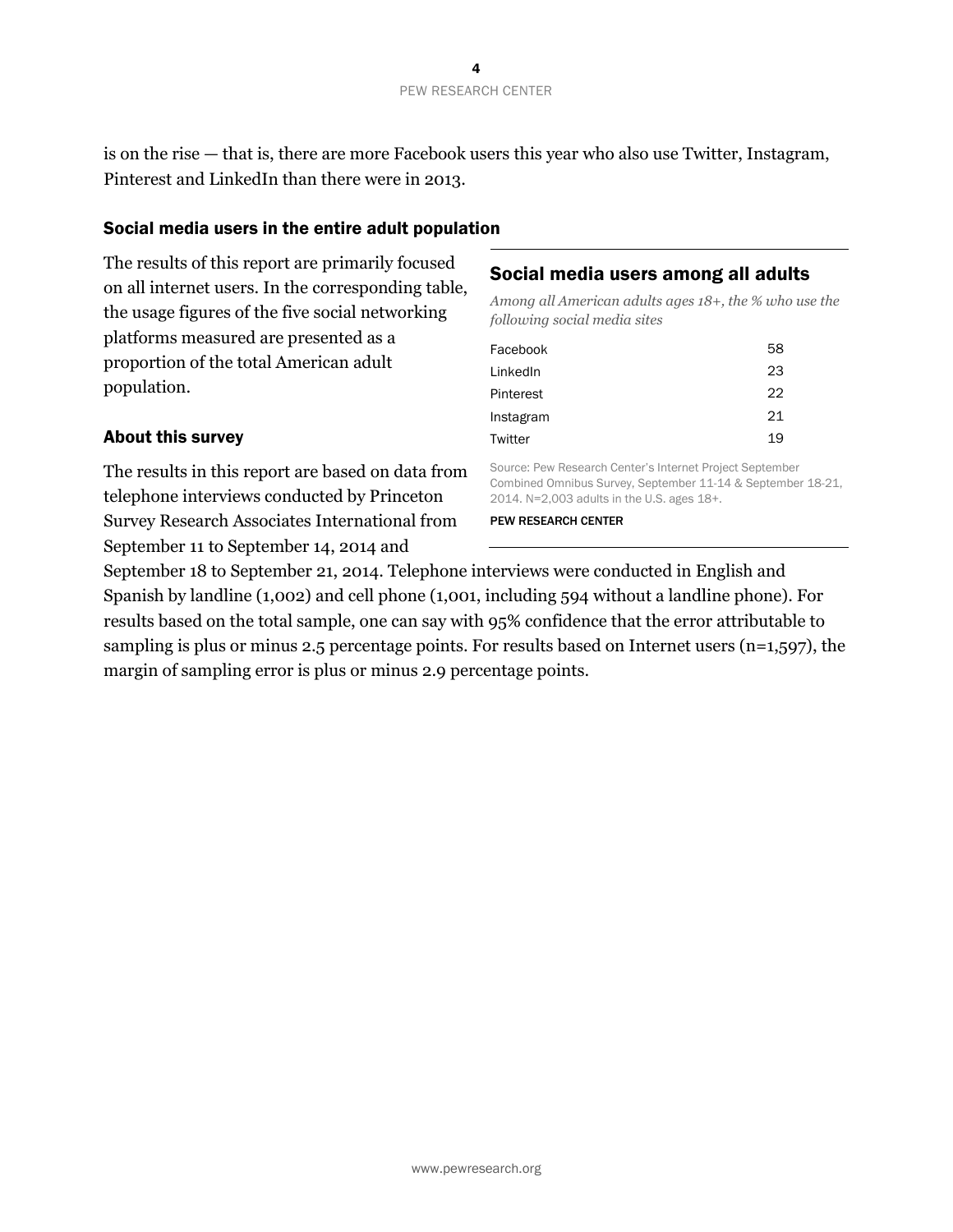# Demographics of Key Social Networking Platforms

# Facebook  $-71\%$  of adult internet users/58% of entire adult population

Fully 71% of online adults use Facebook, a proportion unchanged from August 2013. Usage among seniors continues to increase. Some 56% of internet users ages 65 and older now use Facebook, up from 45% who did so in late 2013 and 35% who did so in late 2012. Women are also particularly likely to use Facebook compared with men, a trend that continues from prior years.

Facebook users were asked additional questions about their friend networks. Among Facebook users, the median number of Facebook friends is 155. When asked to approximate how many of their Facebook friends they considered "actual" friends, the median number reported was 50.

Facebook users also have a wide variety of friends on the network:

- 93% of Facebook users say they are Facebook friends with family members other than parents or children
- 91% say they are Facebook friends with current friends
- 87% say they are connected to friends from the past, such as high school or college classmates
- 58% say they are connected to work colleagues

### Facebook users

*Among online adults, the % who use Facebook*

|                               | 2013 | 2014  |
|-------------------------------|------|-------|
| All internet users            | 71%  | 71%   |
| Men                           | 66   | 66    |
| Women                         | 76   | 77    |
| White, Non-Hispanic           | 71   | 71    |
| Black, Non-Hispanic           | 76   | 67    |
| Hispanic                      | 73   | 73    |
| 18-29                         | 84   | 87    |
| 30-49                         | 79   | 73    |
| 50-64                         | 60   | 63    |
| $65+$                         | 45   | $56*$ |
| High school grad or less      | 71   | 70    |
| Some college                  | 75   | 71    |
| <b>College+</b> ( $n = 685$ ) | 68   | $74*$ |
| Less than \$30,000/yr         | 76   | 77    |
| \$30,000-\$49,999             | 76   | 69    |
| \$50,000-\$74,999             | 68   | 74    |
| \$75,000+                     | 69   | 72    |
| Urban                         | 75   | 71    |
| Suburban                      | 69   | 72    |
| Rural                         | 71   | 69    |

Source: Pew Research Center's Internet Project September Combined Omnibus Survey, September 11-14 & September 18-21, 2014. N=1,597 internet users ages 18+. The margin of error for all internet users is +/- 2.9 percentage points. 2013 data from Pew Internet August Tracking Survey, August 07 – September 16, 2013, n= 1,445 internet users ages 18+.

Note: Percentages marked with an asterisk (\*) represent a significant change from 2013. Results are significant at the 95% confidence level using an independent z-test.

- 45% say they are Facebook friends with their parents
- 43% say they are friends with their children on Facebook
- 39% say they are connected to people they have never met in person
- 36% say they are Facebook friends with their neighbors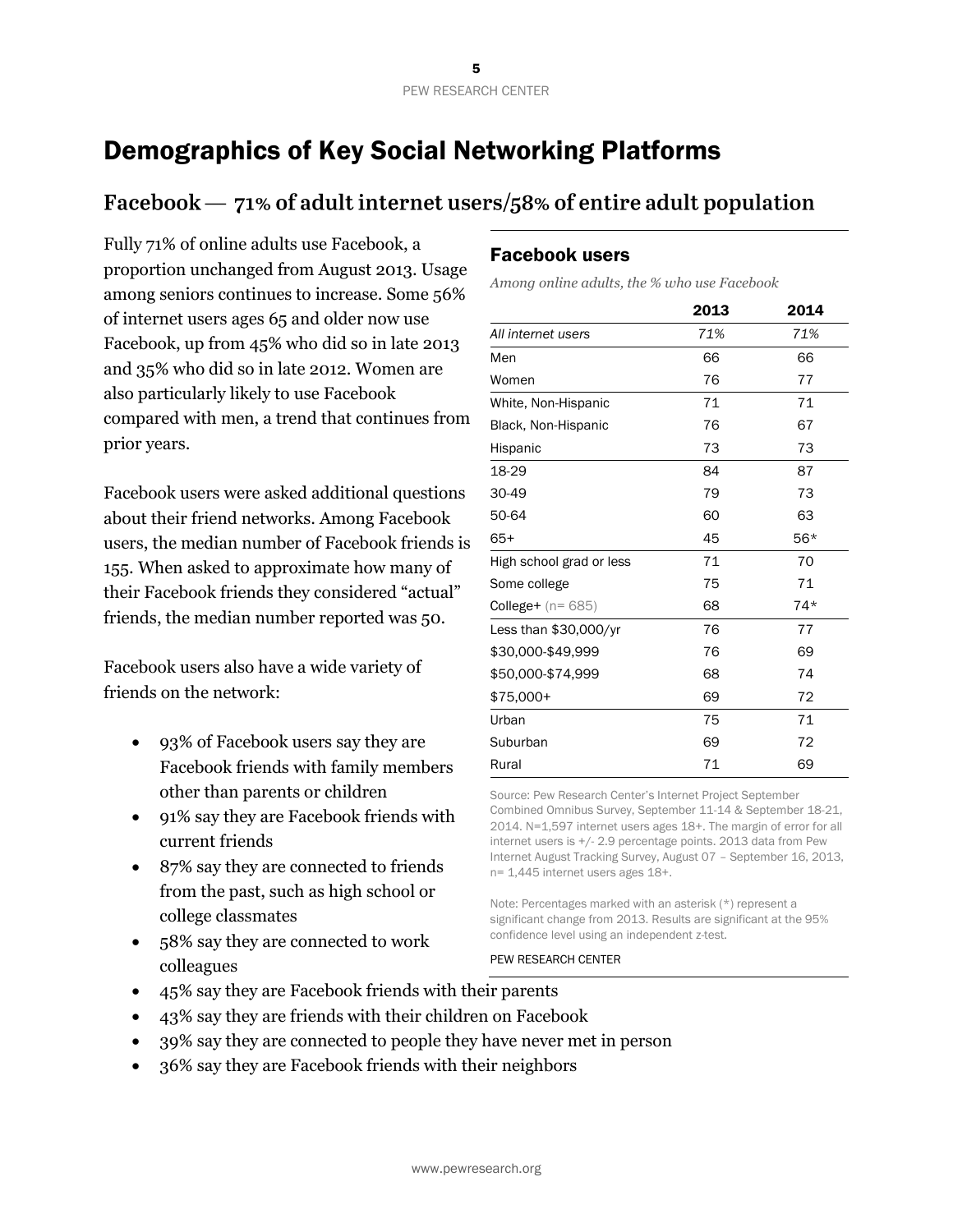# Twitter  $-23\%$  of adult internet users/19% of entire adult population

Some 23% of online adults currently use Twitter, a statistically significant increase compared with the 18% who did so in August 2013. Twitter is particularly popular among those under 50 and the college-educated. Compared with late 2013, the service has seen significant increases among a number of demographic groups: men, whites, those ages 65 and older, those who live in households with an annual household income of \$50,000 or more, college graduates, and urbanites.

#### Twitter users

*Among online adults, the % who use Twitter*

|                          | 2013 | 2014   |
|--------------------------|------|--------|
| All internet users       | 18%  | $23%*$ |
| Men                      | 17   | $24*$  |
| Women                    | 18   | 21     |
| White, Non-Hispanic      | 16   | $21 *$ |
| Black, Non-Hispanic      | 29   | 27     |
| Hispanic                 | 16   | 25     |
| 18-29                    | 31   | 37     |
| 30-49                    | 19   | 25     |
| 50-64                    | 9    | 12     |
| $65+$                    | 5    | $10*$  |
| High school grad or less | 17   | 16     |
| Some college             | 18   | 24     |
| College+ $(n=685)$       | 18   | $30*$  |
| Less than \$30,000/yr    | 17   | 20     |
| \$30,000-\$49,999        | 18   | 21     |
| \$50,000-\$74,999        | 15   | $27*$  |
| \$75,000+                | 19   | $27*$  |
| Urban                    | 18   | $25*$  |
| Suburban                 | 19   | 23     |
| Rural                    | 11   | 17     |

Source: Pew Research Center's Internet Project September Combined Omnibus Survey, September 11-14 & September 18-21, 2014. N=1,597 internet users ages 18+. The margin of error for all internet users is +/- 2.9 percentage points. 2013 data from Pew Internet August Tracking Survey, August 07 – September 16, 2013, n= 1,445 internet users ages 18+.

Note: Percentages marked with an asterisk (\*) represent a significant change from 2013. Results are significant at the 95% confidence level using an independent z-test.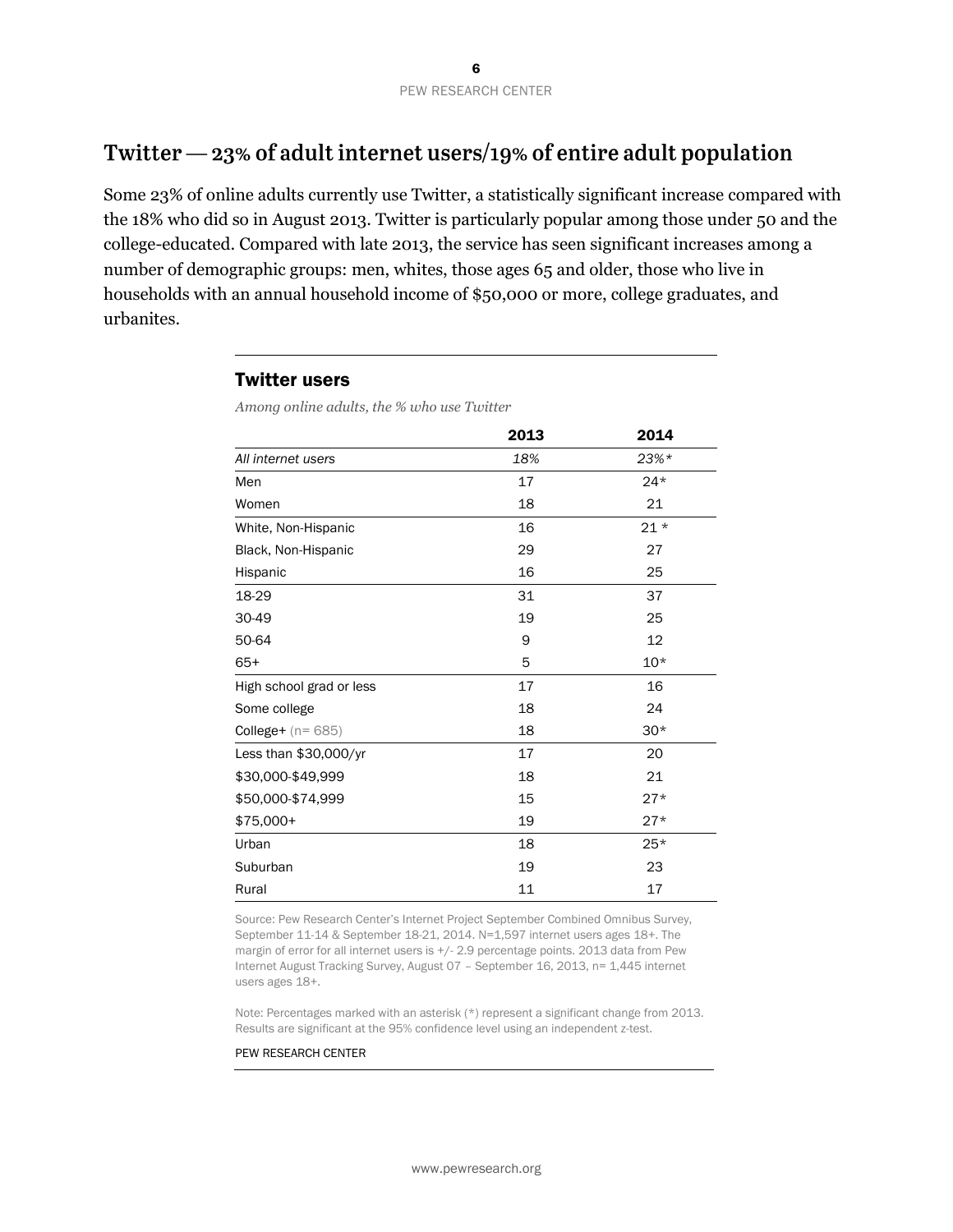# Instagram  $-26\%$  of adult internet users/21% of entire adult population

Some 26% of online adults use Instagram, up from 17% in late 2013. Almost every demographic group saw a significant increase in the proportion of users. Most notably, 53% of young adults ages 18-29 now use the service, compared with 37% who did so in 2013. Besides young adults, women are particularly likely to be on Instagram, along with Hispanics and African-Americans, and those who live in urban or suburban environments.

#### Instagram users

*Among online adults, the % who use Instagram*

|                          | 2013 | 2014  |
|--------------------------|------|-------|
| All internet users       | 17%  | 26%*  |
| Men                      | 15   | $22*$ |
| Women                    | 20   | $29*$ |
| White, Non-Hispanic      | 12   | $21*$ |
| Black, Non-Hispanic      | 34   | 38    |
| Hispanic                 | 23   | $34*$ |
| 18-29                    | 37   | $53*$ |
| 30-49                    | 18   | $25*$ |
| 50-64                    | 6    | $11*$ |
| $65+$                    | 1    | $6*$  |
| High school grad or less | 16   | $23*$ |
| Some college             | 21   | $31*$ |
| College+ $(n = 685)$     | 15   | $24*$ |
| Less than \$30,000/yr    | 18   | $28*$ |
| \$30,000-\$49,999        | 20   | 23    |
| \$50,000-\$74,999        | 15   | $26*$ |
| \$75,000+                | 16   | $26*$ |
| Urban                    | 22   | 28    |
| Suburban                 | 18   | $26*$ |
| Rural                    | 6    | $19*$ |

Source: Pew Research Center's Internet Project September Combined Omnibus Survey, September 11-14 & September 18-21, 2014. N=1,597 internet users ages 18+. The margin of error for all internet users is +/- 2.9 percentage points. 2013 data from Pew Internet August Tracking Survey, August 07 – September 16, 2013, n= 1,445 internet users ages 18+.

Note: Percentages marked with an asterisk (\*) represent a significant change from 2013. Results are significant at the 95% confidence level using an independent z-test.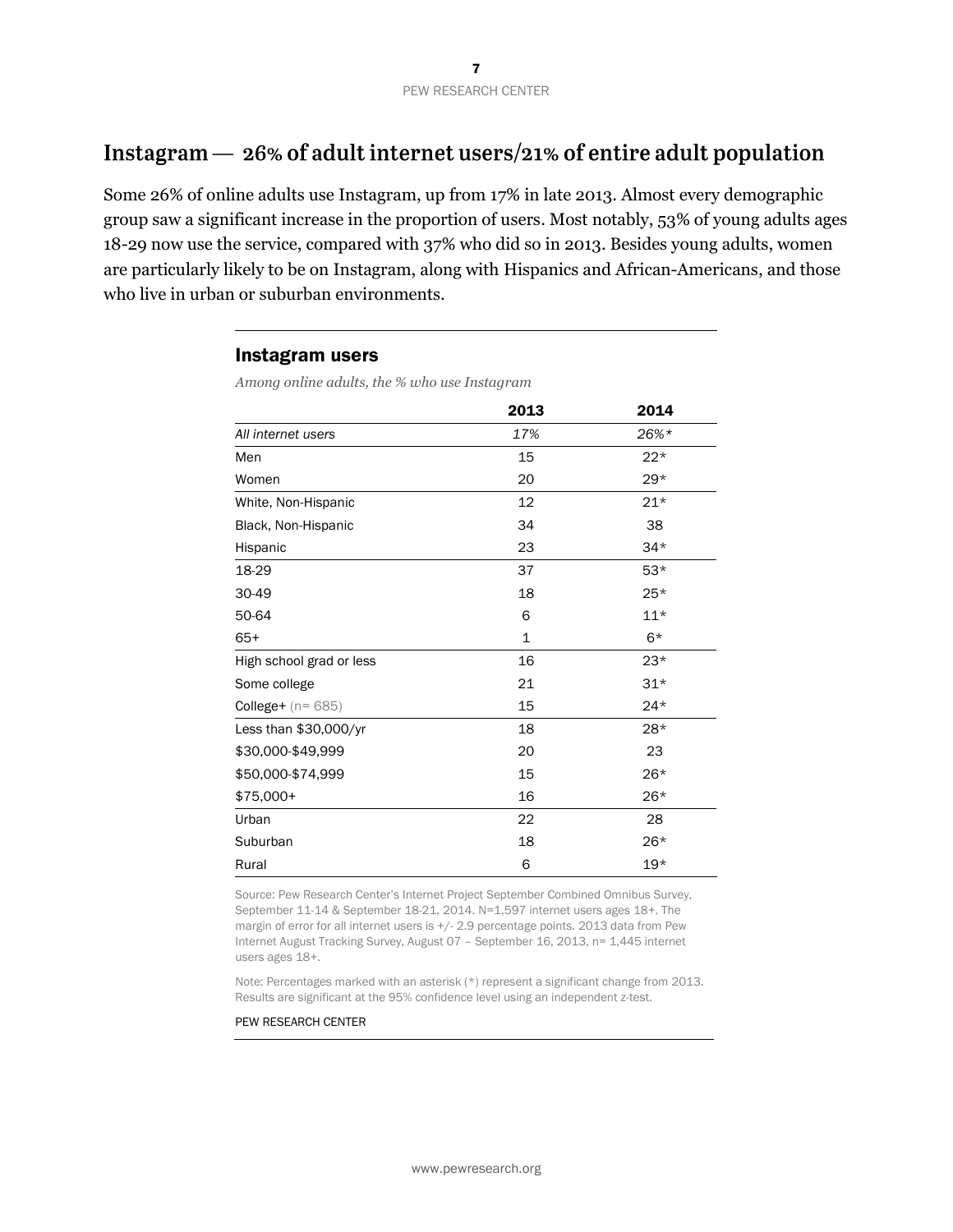# Pinterest  $-28\%$  of adult internet users/22% of entire adult population

Some 28% of online adults use Pinterest, up from the 21% who did so in August 2013. Women continue to dominate the site, as they did in 2013: fully 42% of online women are Pinterest users, compared with just 13% of men (although men did see a significant increase in usership from 8% in 2013). While Pinterest remains popular among younger users, there was an 11-point increase between 2013 and 2014 in the proportion of those 50 and older who use the site. Other demographic groups that saw a notable increase in usership include whites, those living in the lowest- and highest-income households, those with at least some college experience, and suburban and rural residents.

|                          | 2013 | 2014  |
|--------------------------|------|-------|
| All internet users       | 21%  | 28%*  |
| Men                      | 8    | $13*$ |
| Women                    | 33   | $42*$ |
| White, Non-Hispanic      | 21   | $32*$ |
| Black, Non-Hispanic      | 20   | 12    |
| Hispanic                 | 18   | 21    |
| 18-29                    | 27   | 34    |
| 30-49                    | 24   | 28    |
| 50-64                    | 14   | $27*$ |
| $65+$                    | 9    | $17*$ |
| High school grad or less | 17   | 22    |
| Some college             | 20   | $30*$ |
| College+ $(n=685)$       | 25   | $32*$ |
| Less than \$30,000/yr    | 15   | $22*$ |
| \$30,000-\$49,999        | 21   | 28    |
| \$50,000-\$74,999        | 21   | 30    |
| \$75,000+                | 27   | $34*$ |
| Urban                    | 19   | 25    |
| Suburban                 | 23   | $29*$ |
| Rural                    | 17   | $30*$ |

Pinterest users

*Among online adults, the % who use Pinterest*

Source: Pew Research Center's Internet Project September Combined Omnibus Survey, September 11-14 & September 18-21, 2014. N=1,597 internet users ages 18+. 2013 data from Pew Internet August Tracking Survey, August 07 – September 16, 2013, n= 1,445 internet users ages 18+.

Note: Percentages marked with an asterisk (\*) represent a significant change from 2013. Results are significant at the 95% confidence level using an independent z-test.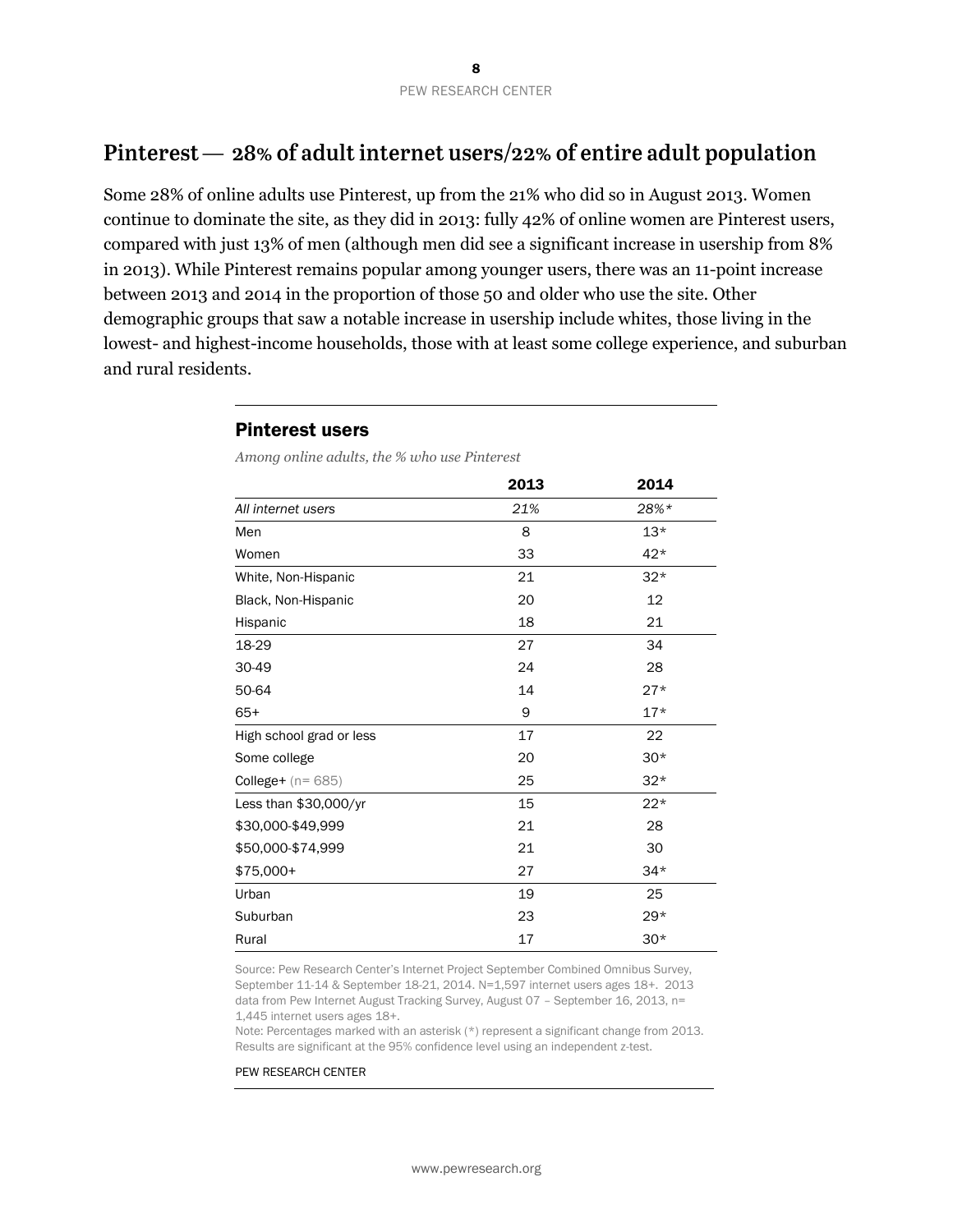# LinkedIn  $-28\%$  of adult internet users/23% of entire adult population

Some 28% of online adults are LinkedIn users, up from 22% in August 2013. The site continues to be particularly popular among college graduates, those in higher-income households and the employed (although the increase in usage by those who are not employed to 21% from 12% in 2013 is notable). College graduates continue to dominate use of the site. Fully 50% use LinkedIn, a 12 point increase since last year. It is the only platform where those ages 30-64 are more likely to be users than those ages 18-29.

#### LinkedIn users

*Among online adults, the % who use LinkedIn*

|                          | 2013 | 2014  |
|--------------------------|------|-------|
| All internet users       | 22   | 28%*  |
| Men                      | 24   | 28    |
| Women                    | 19   | $27*$ |
| White, Non-Hispanic      | 22   | $29*$ |
| Black, Non-Hispanic      | 30   | 28    |
| Hispanic                 | 13   | 18    |
| 18-29                    | 15   | $23*$ |
| 30-49                    | 27   | 31    |
| 50-64                    | 24   | 30    |
| $65+$                    | 13   | $21*$ |
| High school grad or less | 12   | 12    |
| Some college             | 16   | 22    |
| College+                 | 38   | $50*$ |
| Less than $$30,000/yr$   | 12   | 15    |
| \$30,000-\$49,999        | 13   | $21*$ |
| \$50,000-\$74,999        | 22   | 31    |
| $$75,000+$               | 38   | 44    |
| Employed                 | 27   | $32*$ |
| Not employed             | 12   | $21*$ |
| Urban                    | 23   | $32*$ |
| Suburban                 | 26   | 29    |
| Rural                    | 8    | 14    |

Source: Pew Research Center's Internet Project September Combined Omnibus Survey, September 11-14 & September 18-21, 2014. N=1,597 internet users ages 18+. 2013 data from Pew Internet August Tracking Survey, August 07 – September 16, 2013, n= 1,445 internet users ages 18+.

Note: Percentages marked with an asterisk (\*) represent a significant change from 2013. Results are significant at the 95% confidence level using an independent z-test.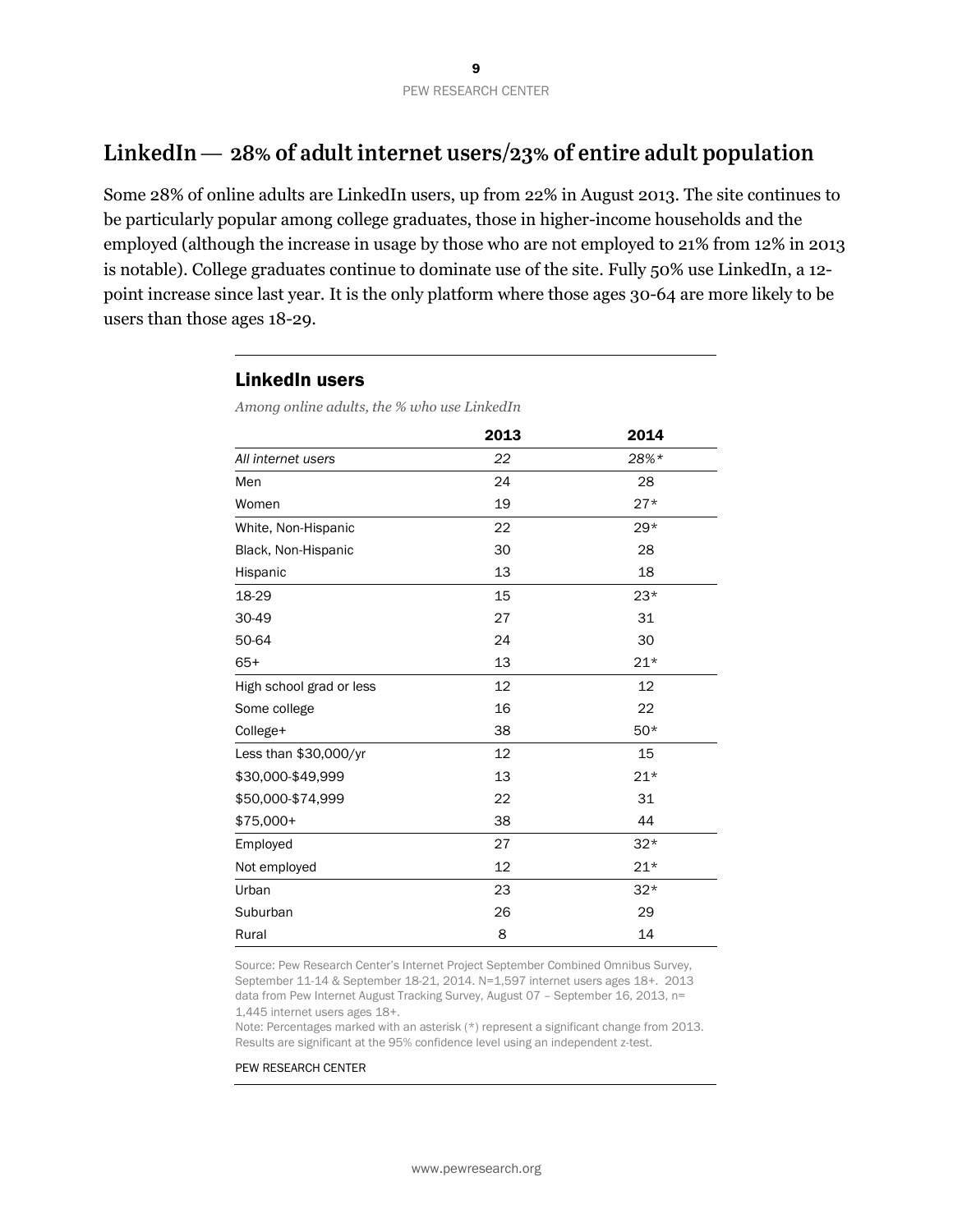# Frequency of Social Media Use

As in 2013, Pew Research asked users of each platform how often they engage with the site, whether on a daily, weekly or less frequent basis. Facebook users continue to be highly engaged, while the proportion of daily Twitter users decreased, and users of Instagram, Pinterest and LinkedIn mostly log on with similar frequency compared with last year.

Facebook users are highly engaged with the platform. Fully 70% say they use Facebook daily (including 45% who do so several times a day), a significant increase from the 63% who visited daily in August 2013. Some 17% visit Facebook weekly, while 12% of users log on less often.

Most Facebook users are actively engaging with their networks on the site. As opposed to simply reading or viewing content, 65% of Facebook users frequently or sometimes share, post or comment on Facebook.

Almost half (49%) of Instagram users are on the platform daily, with 32% who say they go on Instagram several times a day. Another 24% say they check in weekly, while 26% visit Instagram less often than that. There were no significant changes since August 2013 in the proportion of Instagram users who use the site with varying degrees of frequency.

### Frequency of social media site use

*% of social media site users who use a particular site with the following frequencies (% is reported among each specific site's user groups, e.g., 70% of Facebook users use the site on a daily basis)*



Pew Research Center's Internet Project September Combined Omnibus Survey, September 11-14 & September 18-21, 2014. N=1,597 internet users ages 18+.

PEW RESEARCH CENTER

Some 36% of Twitter users visit the site daily, with 22% saying they go on Twitter several times a day. Another 24% say they visit a few days a week, while 40% say they check Twitter less often. The proportion of Twitter users who visit the site daily is a significant decrease from the 46% of users who did so in August 2013.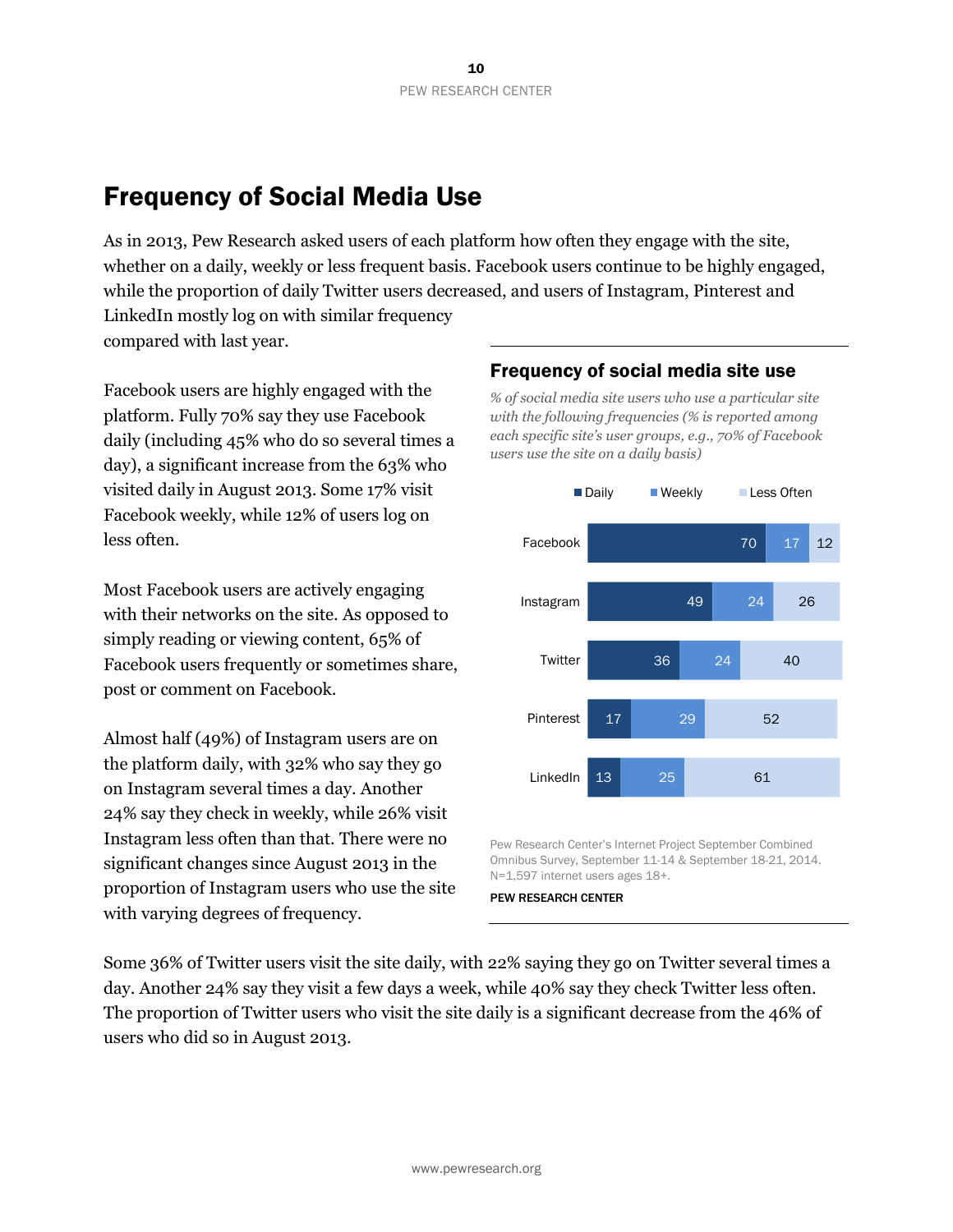Some 17% of Pinterest users visit the site daily, including 9% who visit several times a day. Some 29% of users go on Pinterest weekly, while 52% say they visit the site less often. There were no significant differences since 2013 in the proportion of users who use Pinterest with varying degrees of frequency.

Some 13% of LinkedIn users visit the site every day, including 7% who say they visit LinkedIn several times a day. Compared with August 2013, more users log on less often. The proportion of LinkedIn users who visit the site weekly dropped from 34% in August 2013 to 25% in 2014. Likewise, 61% of LinkedIn users say they visit the site every few weeks or less often, compared with 52% who said so in 2013.

# Multiple site usage: The new social media matrix

Today, more than half of internet users (52%) use two or more of the social media sites measured (Facebook, Twitter, Instagram, Pinterest, and LinkedIn) compared with 42% who did so in 2013.

Facebook remains the most popular platform for those using just one social media site—fully 79% of those who use just one site report using Facebook. As in 2013, a significant majority of Twitter, Instagram, Pinterest and LinkedIn users say they also use Facebook, more than any other site. At the low end, 86% of LinkedIn users are also on

### More people use multiple sites

*% of internet users who use the following number of social networking sites (sites measured include: Facebook, Twitter, Instagram, Pinterest and LinkedIn), 2013 vs. 2014*



Pew Research Center's Internet Project September Combined Omnibus Survey, September 11-14 & September 18-21, 2014. N=1,597.

Facebook. At the high end, 94% of Instagram users use Facebook (Instagram's parent company).

The proportion of Facebook users who also use another platform increased significantly since August 2013 for each platform. That is, there are more Facebook users this year who also use

PEW RESEARCH CENTER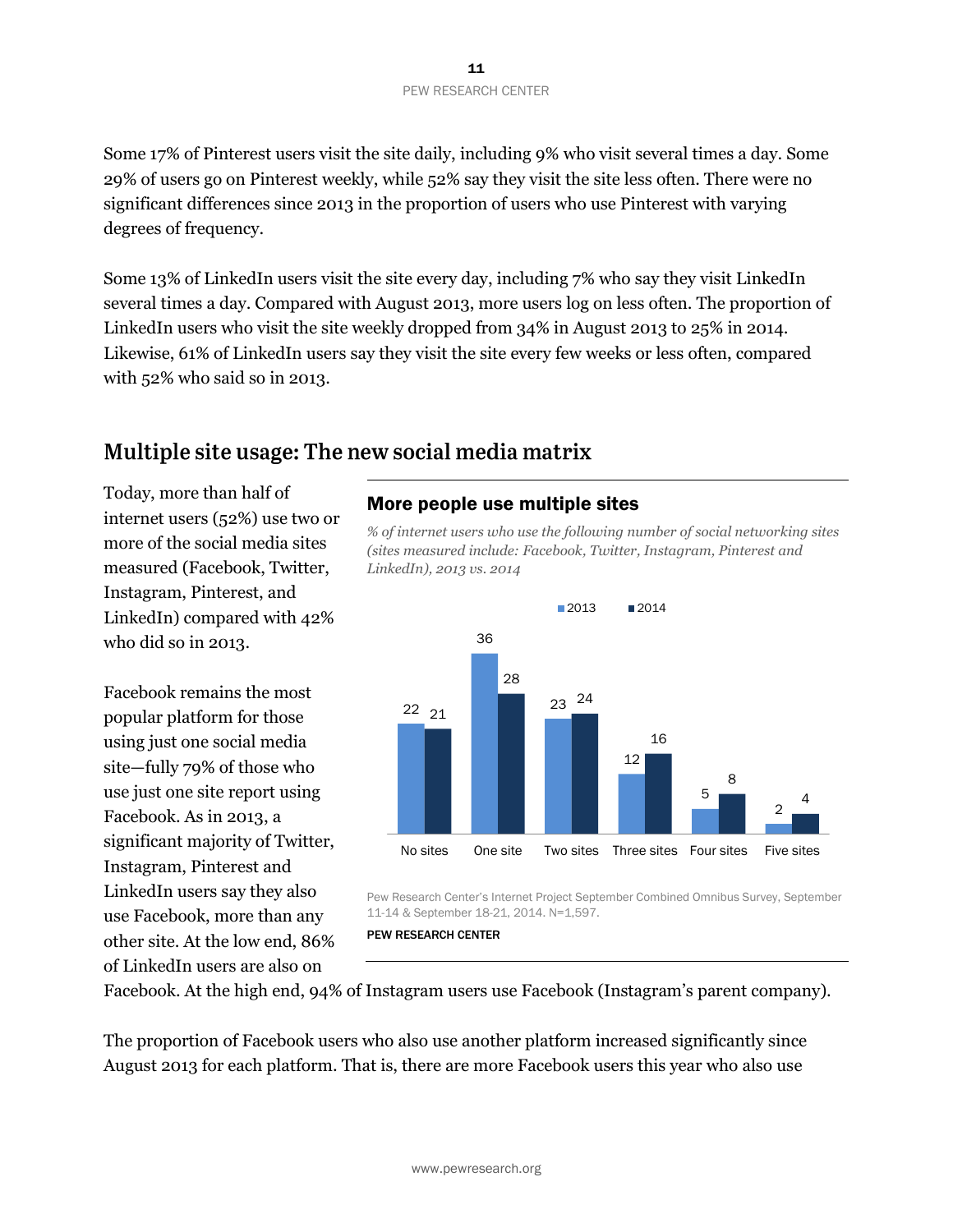#### 12 PEW RESEARCH CENTER

Twitter, Instagram, Pinterest and LinkedIn than there were last year. Similarly, there are more LinkedIn users who use Twitter, Instagram and Pinterest than there were in 2013. Finally, there are more Pinterest users on Instagram and LinkedIn than in 2013. These increases likely reflect the overall trend toward multiple-site use described above.

### Social media matrix

*% of users of each particular site who use another particular site (e.g., 34% of Pinterest users also use Twitter)*

|                             | <b>Use</b><br><b>Twitter</b> | Use<br>Instagram Pinterest | Use | <b>Use</b><br>LinkedIn | <b>Use</b><br><b>Facebook</b> |
|-----------------------------|------------------------------|----------------------------|-----|------------------------|-------------------------------|
| % of Twitter<br>users who … |                              | 58%                        | 42% | 47%                    | 91%                           |
| % of Instagram<br>users who | 52%                          |                            | 47% | 38%                    | 94%                           |
| % of Pinterest<br>users who | 34%                          | 43%                        |     | 40%                    | 88%                           |
| % of LinkedIn<br>users who  | 39%                          | 35%                        | 40% |                        | 86%                           |
| % of Facebook<br>users who  | 29%                          | 34%                        | 34% | 33%                    |                               |

Pew Research Center's Internet Project September Combined Omnibus Survey, September 11-14 & September 18-21, 2014.

PEW RESEARCH CENTER

Turning to sites other than Facebook, a significant level of

overlap exists between Instagram and Twitter users—58% of Twitter users also use Instagram, and 52% of Instagram users also use Twitter. Among non-Facebook sites, this is the highest rate of "reciprocity" between user groups measured.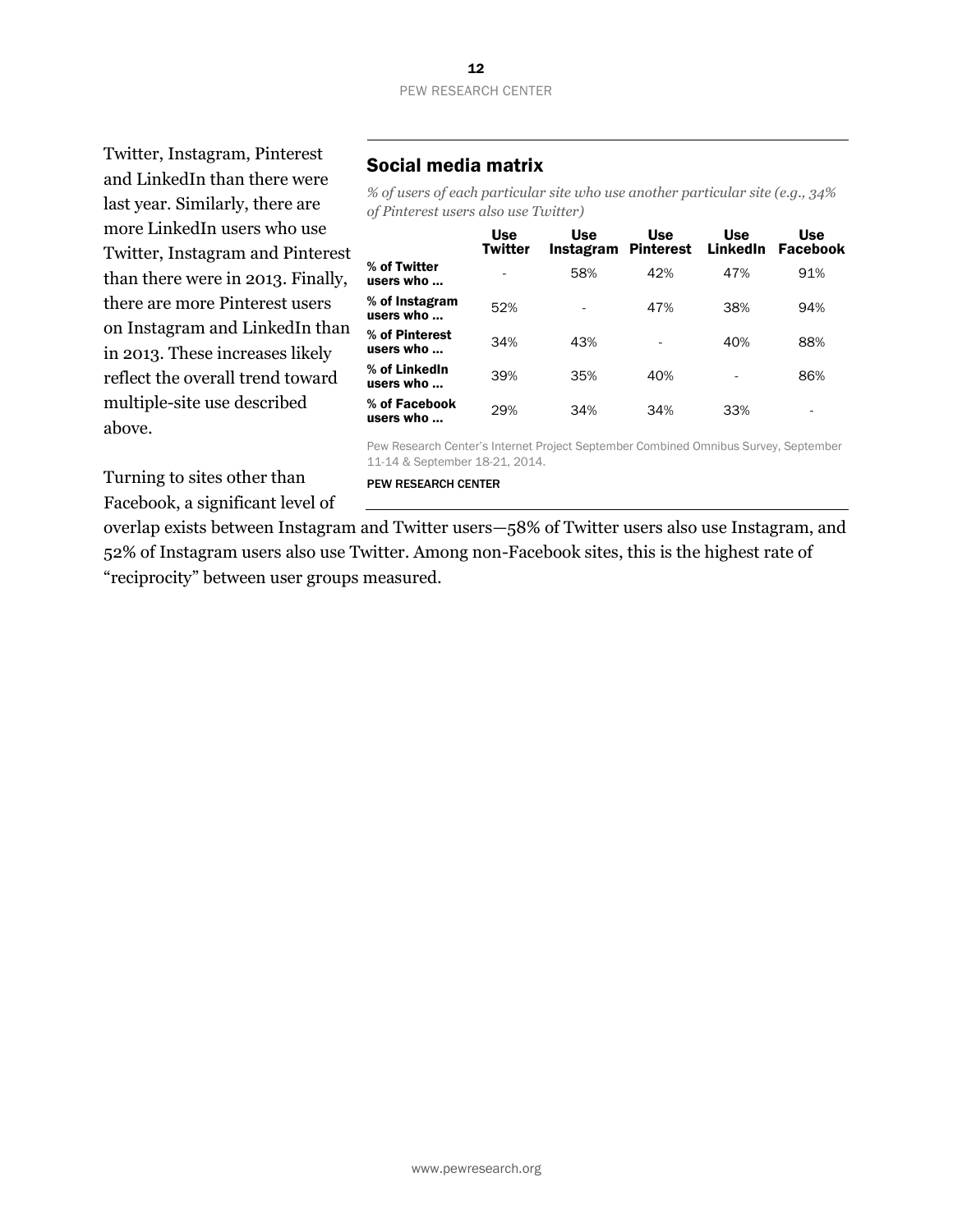# Survey Questions

### **September Combined Omnibus Survey 2014** 9/21/2014

Data for September 11-14, 2014 and September 18-21, 2014

Princeton Survey Research Associates International for the Pew Research Center

Sample: n=2,003 national adults, age 18 and older, including 1,001 cell phone interviews Interviewing dates: 09.11.2014 – 09.14.2014 and 09.18.14 – 09.21.14

Margin of error is plus or minus 2.5 percentage points for results based on Total [n=2,003] Margin of error is plus or minus 2.9 percentage points for results based on all internet users [n=1,597]

**WEB1-A**Next... Please tell me if you ever use the internet to do any of the following things. Do you ever use the internet to...[INSERT ITEM; RANDOMIZE; ALWAYS ASK ABOUT FACEBOOK  $LASTl?$ 

Based on all internet users [N=1,597]

 $\overline{a}$ 

|               | TOTAL HAVE<br><b>EVER DONE</b><br>THIS | <b>DID</b><br>YESTERDAY | <b>HAVE NOT</b><br>DONE THIS | DON'T KNOW | <b>REFUSED</b> |
|---------------|----------------------------------------|-------------------------|------------------------------|------------|----------------|
| Use Twitter   |                                        |                         |                              |            |                |
| Current       | 23                                     | n/a                     | 77                           | $\ast$     | 0              |
| August 2013   | 18                                     | n/a                     | 82                           | $\ast$     | 0              |
| May 2013      | 18                                     | n/a                     | 82                           | $\ast$     | $\ast$         |
| December 2012 | 16                                     | n/a                     | 84                           | $\ast$     | $\ast$         |
| August 2012   | 16                                     | n/a                     | 84                           | $\ast$     | 0              |
| February 2012 | 15                                     | 8                       | 85                           | $\ast$     | 0              |
| August 2011   | 12                                     | 5                       | 88                           | $\ast$     | 0              |
| May 2011      | 13                                     | 4                       | 87                           | $\ast$     | 0              |
| January 2011  | 10                                     | n/a                     | 90                           | $\ast$     | $\ast$         |
| December 2010 | 12                                     | n/a                     | 88                           | $\ast$     | 0              |
| November 2010 | 8                                      | 2                       | 92                           | 0          | $\ast$         |
| Use Instagram |                                        |                         |                              |            |                |

<sup>2</sup> Prior to January 2005, question wording was "Please tell me if you ever do any of the following when you go online. Do you ever...[ITEM]?" Unless otherwise noted, trends are based on all internet users for that survey.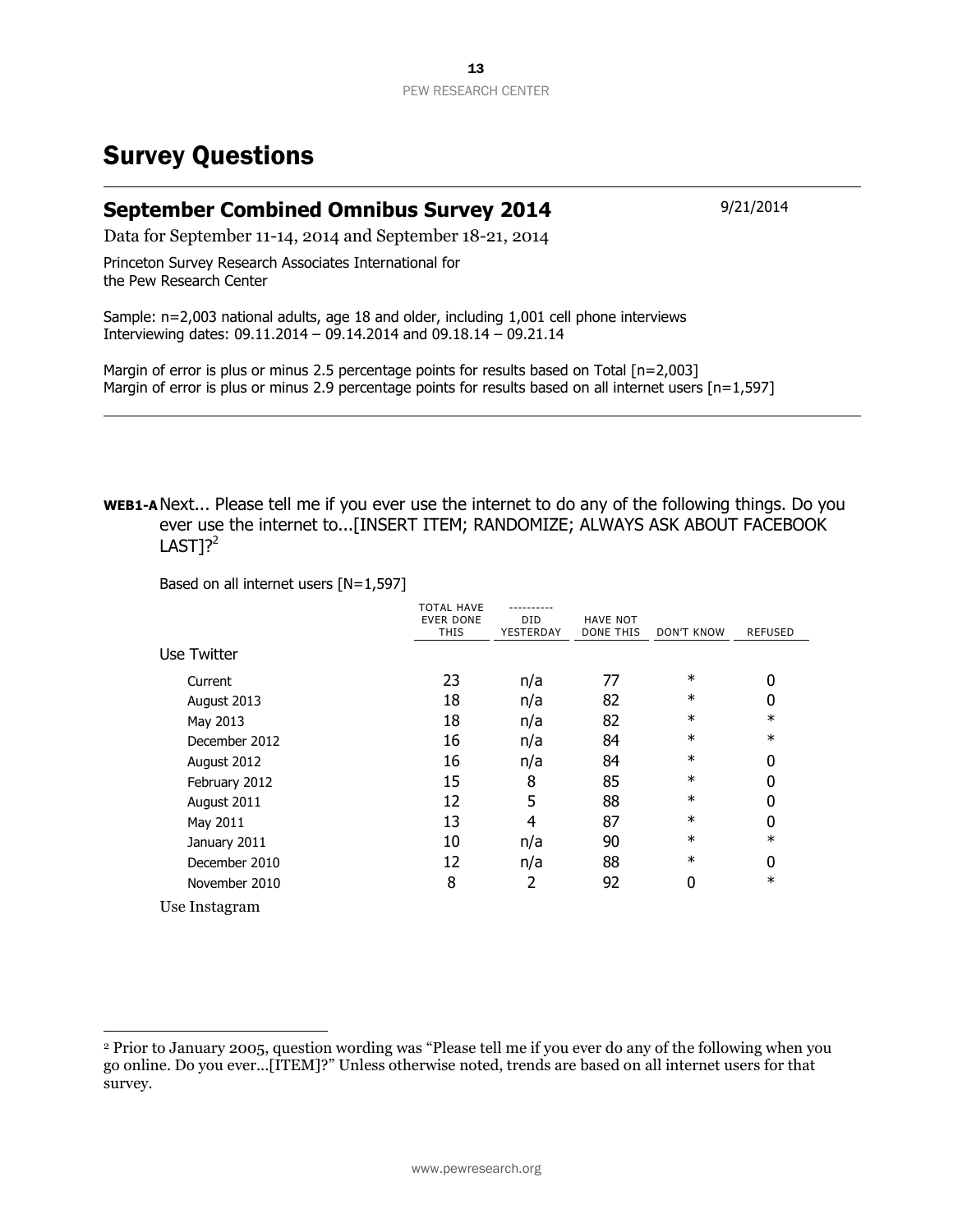| www.pewresearch.org |  |
|---------------------|--|

| 14                         |  |
|----------------------------|--|
| <b>PEW RESEARCH CENTER</b> |  |

| Current                            | 26 | n/a | 74 | 0              | $\mathbf{0}$ |
|------------------------------------|----|-----|----|----------------|--------------|
| August 2013                        | 17 | n/a | 82 | $\ast$         | 0            |
| December 2012                      | 13 | n/a | 87 | $\ast$         | 0            |
| August 2-5, 2012 <sup>i</sup>      | 12 | n/a | 88 | $\mathbf{1}$   | $\mathbf 0$  |
| Use Pinterest                      |    |     |    |                |              |
| Current                            | 28 | n/a | 72 | $\ast$         | 0            |
| August 2013                        | 21 | n/a | 77 | $\overline{2}$ | $\ast$       |
| December 2012                      | 15 | n/a | 83 | 2              | $\mathbf{0}$ |
| August 2-5, 2012                   | 12 | n/a | 87 | 1              | $\ast$       |
| Use LinkedIn                       |    |     |    |                |              |
| Current                            | 28 | n/a | 72 | $\ast$         | 0            |
| August 2013                        | 22 | n/a | 77 | 1              | $\ast$       |
| Use Facebook $3$                   |    |     |    |                |              |
| Current                            | 71 | n/a | 28 | 0              | $\ast$       |
| August 2013                        | 71 | n/a | 29 | 0              | $\mathbf{0}$ |
| December 13-16, 2012 <sup>ii</sup> | 67 | n/a | 33 | 0              | $\ast$       |

**SNS2** Thinking about the social networking sites you use... About how often do you visit or use [INSERT ITEMS; RANDOMIZE]? Several times a day, about once a day, a few days a week $^4$ , every few weeks or less often?

|               |                                                   | <b>SEVERAL</b><br><b>TIMES A</b><br><b>DAY</b> | <b>ABOUT</b><br>ONCE A<br><b>DAY</b> | $(3-5$ DAYS | A FEW DAYS A WEEK<br>$(1-2$ DAYS | <b>EVERY FEW</b><br><b>WEEKS</b> | <b>LESS</b><br><b>OFTEN</b> | DON'T<br><b>KNOW</b> | <b>REFUSED</b> |
|---------------|---------------------------------------------------|------------------------------------------------|--------------------------------------|-------------|----------------------------------|----------------------------------|-----------------------------|----------------------|----------------|
|               | Item A: Based on<br>Twitter users [N=323]         |                                                |                                      | A WEEK)     | A WEEK)                          |                                  |                             |                      |                |
| a.            | Twitter                                           |                                                |                                      |             |                                  |                                  |                             |                      |                |
|               | Current                                           | 22                                             | 14                                   |             | 24                               | 15                               | 25                          | $\ast$               | 0              |
|               | August 2013                                       | 29                                             | 17                                   | 10          | 11                               | 12                               | 20                          | 1                    | 0              |
|               | Item B: Based on<br>Instagram users<br>$/N = 317$ |                                                |                                      |             |                                  |                                  |                             |                      |                |
| b.            | Instagram                                         |                                                |                                      |             |                                  |                                  |                             |                      |                |
|               | Current                                           | 32                                             | 17                                   |             | 24                               | 10                               | 16                          | 1                    | 0              |
|               | August 2013                                       | 35                                             | 22                                   | 11          | 10                               | 6                                | 15                          | 1                    | 0              |
|               | Item C: Based on<br>Pinterest users [N=398]       |                                                |                                      |             |                                  |                                  |                             |                      |                |
| $C_{\bullet}$ | Pinterest                                         |                                                |                                      |             |                                  |                                  |                             |                      |                |
|               | Current                                           | 9                                              | 8                                    |             | 29                               | 25                               | 26                          |                      |                |

<sup>3</sup> December 13-16, 2012 trend was asked of all internet users as a standalone question: "Do you ever use Facebook?"

 $\overline{a}$ 

<sup>4</sup> In August 2013, the response options were "3-5 days a week" and "1-2 days a week". These differences are denoted in the table.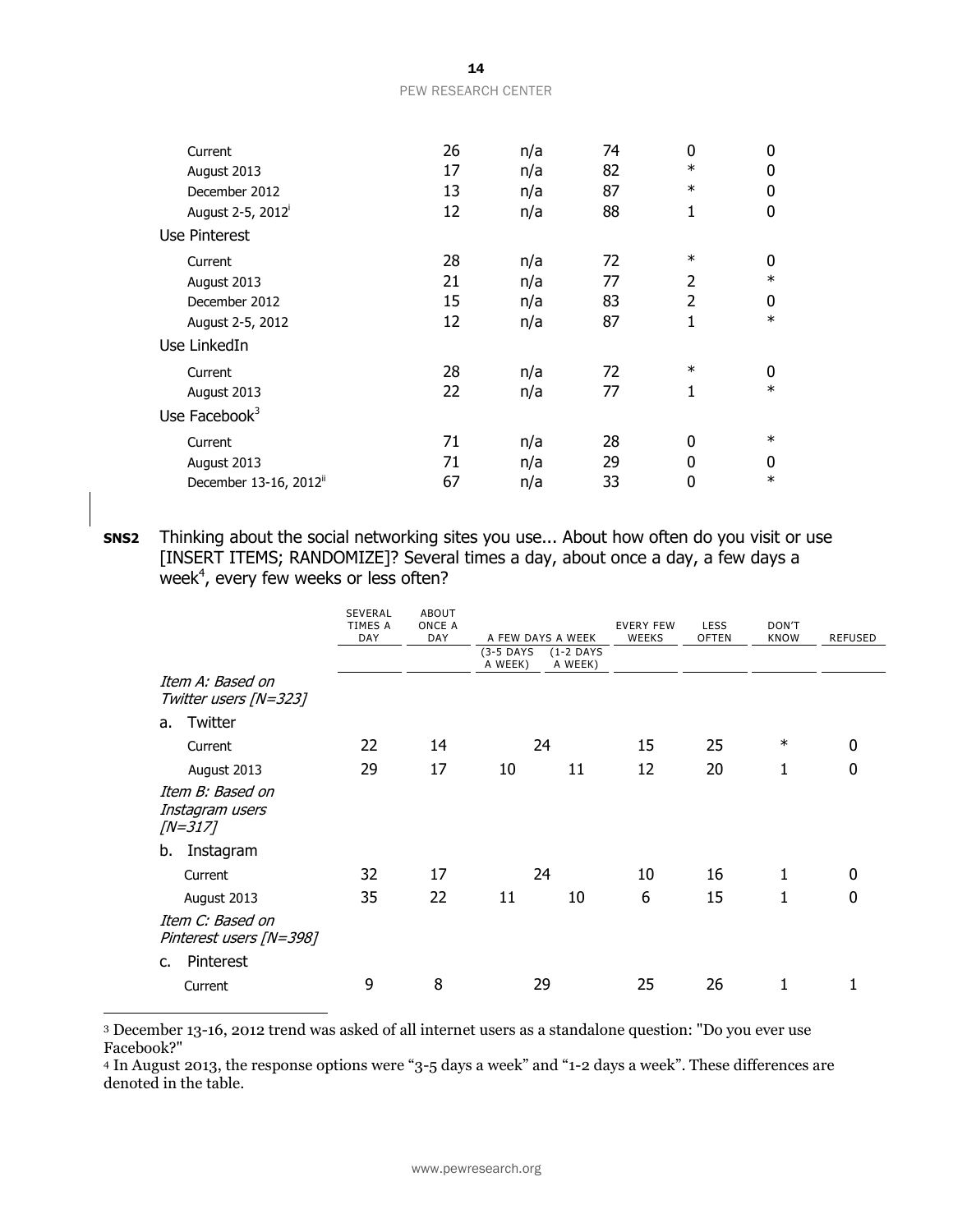| <b>PEW RESEARCH CENTER</b> |  |
|----------------------------|--|

|    | August 2013                                        | 11 | 13 | 10 | 20 | 21 | 24 | 1      |        |
|----|----------------------------------------------------|----|----|----|----|----|----|--------|--------|
|    | Item D: Based on<br>LinkedIn users [N=463]         |    |    |    |    |    |    |        |        |
| d. | LinkedIn                                           |    |    |    |    |    |    |        |        |
|    | Current                                            | 7  | 6  | 25 |    | 31 | 30 |        | $\ast$ |
|    | August 2013                                        | 5  | 8  | 15 | 19 | 27 | 25 | $\ast$ | $\ast$ |
|    | Item E: Based on<br>Facebook users<br>$[N=1, 074]$ |    |    |    |    |    |    |        |        |
| e. | Facebook                                           |    |    |    |    |    |    |        |        |
|    | Current                                            | 45 | 25 | 17 |    | 6  | 6  | $\ast$ | $\ast$ |
|    | August 2013                                        | 40 | 24 | 10 | 13 | 6  | 8  | $\ast$ | 0      |

**FB1** Thinking about your use of Facebook... Approximately how many TOTAL Facebook friends do you have? **[Record exact number]**

Among Facebook users [n=1,074]

|   | <b>CURRENT</b> |    |
|---|----------------|----|
| % | No friends     | 1  |
|   | $1 - 100$      | 39 |
|   | 101-250        | 19 |
|   | 251-500        | 22 |
|   | More than 500  | 14 |
|   | Don't know     | 4  |
|   | Refused        | 1  |
|   |                |    |

**FB2** Approximately how many of your TOTAL Facebook friends do you consider actual friends? **[Record exact number]**

Among Facebook users [n=1,074]

|               | <b>CURRENT</b> |    |
|---------------|----------------|----|
| $\frac{0}{0}$ | None           | 2  |
|               | $1 - 100$      | 71 |
|               | 101-250        | 13 |
|               | 251-500        | 7  |
|               | More than 500  | 2  |
|               | Don't know     | 3  |
|               | Refused        |    |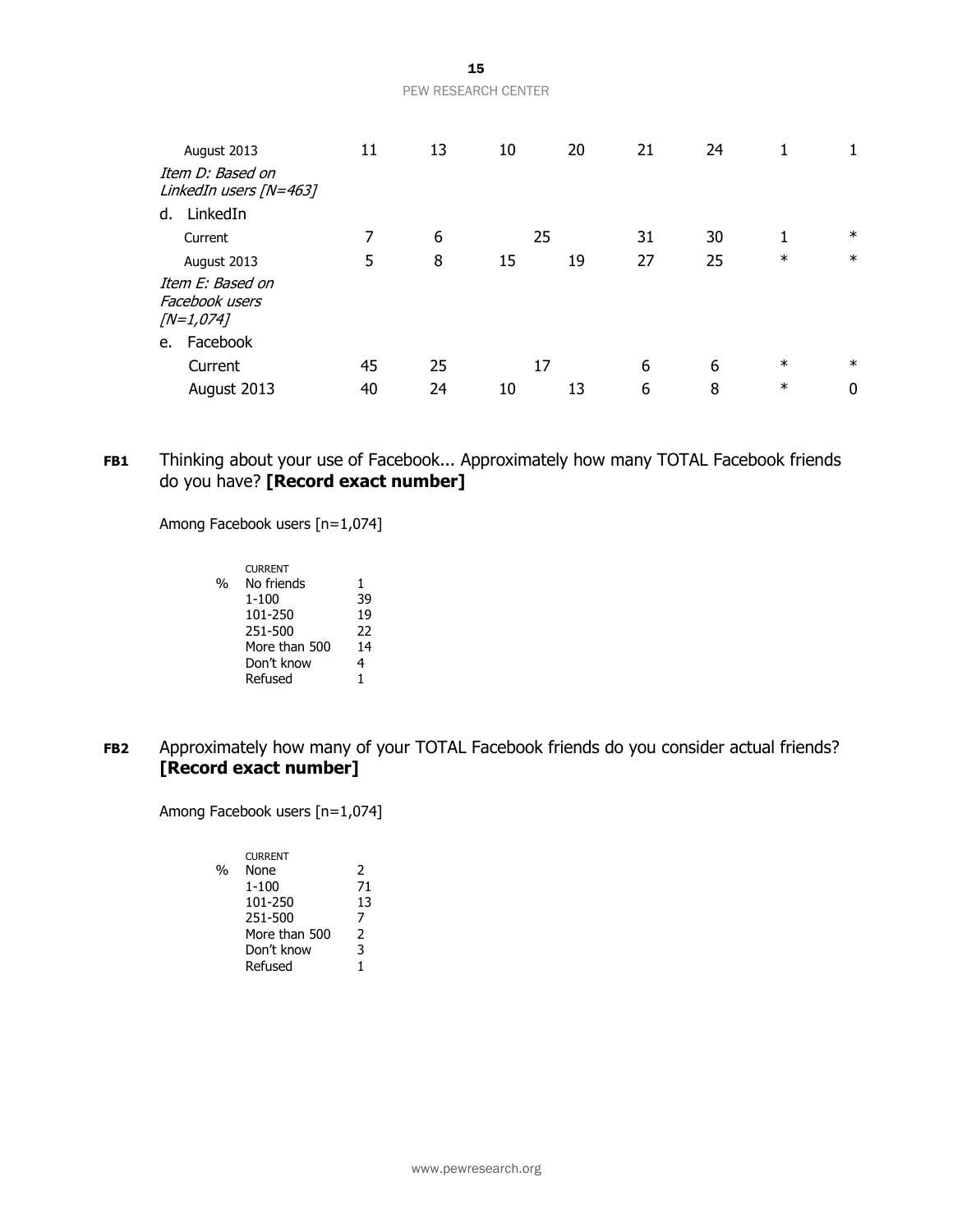16 PEW RESEARCH CENTER

**FB3** How often, if ever, do you share, post or comment on Facebook as opposed to reading or viewing content? Among Facebook users [n=1,074]

|   | <b>CURRENT</b> |        |
|---|----------------|--------|
| % | Frequently     | 27     |
|   | Sometimes      | 39     |
|   | Hardly ever    | 28     |
|   | Never          | 7      |
|   | Don't know     | $\ast$ |
|   | Refused        | $\ast$ |

**FB4** Thinking about who is in your Facebook network, are you Facebook friends with... [INSERT ITEM; RANDOMIZE EXCEPT e. AND f. ALWAYS TOGETHER; c. ALWAYS AFTER a. OR b.]? How about [INSERT NEXT ITEM]?

Among Facebook users [n=1,074]

|                    | <b>YES</b>                                                                                                                                     | <b>NO</b> | <b>DOESN'T APPLY</b> | <b>DON'T KNOW</b> | <b>REFUSED</b> |
|--------------------|------------------------------------------------------------------------------------------------------------------------------------------------|-----------|----------------------|-------------------|----------------|
|                    |                                                                                                                                                |           |                      |                   |                |
| Current            | 45                                                                                                                                             | 49        | 5                    | $\ast$            | $\ast$         |
| Your children      |                                                                                                                                                |           |                      |                   |                |
| Current            | 43                                                                                                                                             | 41        | 16                   | $\ast$            | $\ast$         |
|                    |                                                                                                                                                |           |                      |                   |                |
| members            |                                                                                                                                                |           |                      |                   |                |
| Current            | 93                                                                                                                                             | 7         | $\ast$               | $\mathbf 0$       | $\ast$         |
| Work colleagues    |                                                                                                                                                |           |                      |                   |                |
| Current            | 58                                                                                                                                             | 37        | 4                    | $\mathbf{0}$      | $\ast$         |
|                    |                                                                                                                                                |           |                      |                   |                |
| past, such as high |                                                                                                                                                |           |                      |                   |                |
|                    |                                                                                                                                                |           |                      |                   |                |
| Current            | 87                                                                                                                                             | 13        | 0                    | $\ast$            | $\ast$         |
| Current friends    |                                                                                                                                                |           |                      |                   |                |
| Current            | 91                                                                                                                                             | 9         | $\ast$               | $\ast$            | $\ast$         |
|                    |                                                                                                                                                |           |                      |                   |                |
| Current            | 36                                                                                                                                             | 63        | $\ast$               | $\ast$            | $\ast$         |
|                    |                                                                                                                                                |           |                      |                   |                |
| never met in       |                                                                                                                                                |           |                      |                   |                |
|                    |                                                                                                                                                |           |                      |                   |                |
| Current            | 39                                                                                                                                             | 61        | 0                    | 0                 | $\ast$         |
|                    | a. Your parents<br>Other family<br>C.<br>d.<br>e. Friends from the<br>school or college<br><b>Neighbors</b><br>People you have<br>h.<br>person |           |                      |                   |                |